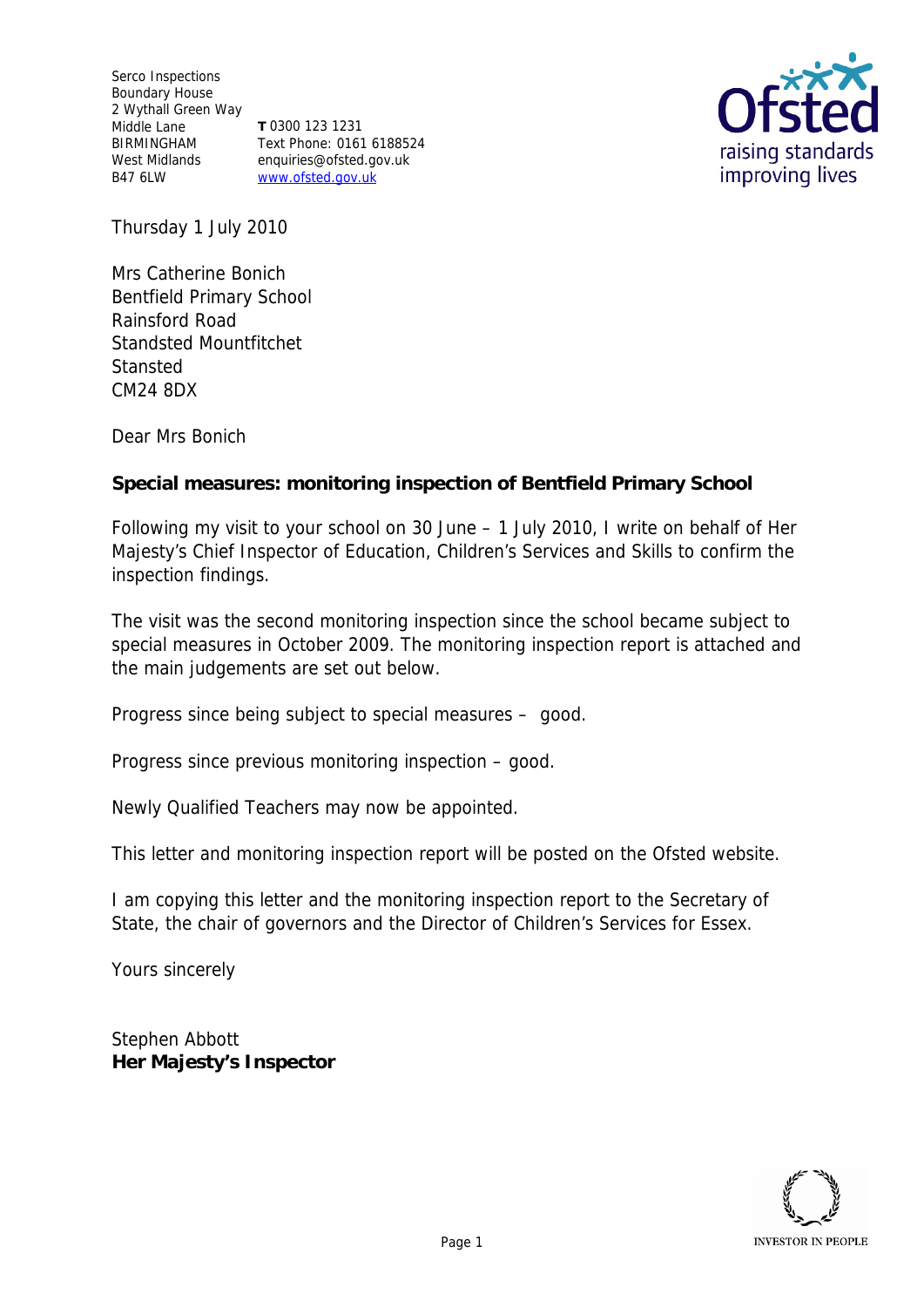

**Special measures: monitoring of Bentfield Primary School**

**Report from the second monitoring inspection on 30 June – 1 July 2010**

# **Evidence**

The inspector met with senior leaders and various other members of staff, the chair of governors, and two representatives from the local authority. He observed seven lessons, involving five teachers, and examined pupils' work and various school documents. It was not possible to observe Years 5 and 6, because the visit coincided with their residential week in Norfolk.

## **Context**

Since the last monitoring visit in March 2010, the interim headteacher has taken up post as permanent headteacher. The local authority has therefore withdrawn the advisory headteacher it had previously provided. One teacher is leaving at the end of the summer term and two new teachers have been appointed for September 2010.

**Pupils' achievement and the extent to which they enjoy their learning**

Attainment is broadly average, but with variations, mainly due to underachievement in previous years. For example, pupils in Year 6 are currently making satisfactory progress, but their attainment is a little below average because they did not make enough progress in Years 3 and 4. Pupils in Year 3 are making good progress this year but have not fully made up the ground they lost in Key Stage 1. Learning and progress for younger pupils has improved, particularly in Year 2 and the reception class. Pupils join in lessons with greater enthusiasm, responding to the better teaching. In the lessons seen during this visit, pupils made satisfactory progress overall. Learning has improved for the most able pupils. Pupils continue to make very good progress in the nursery and satisfactory progress in the reception class.

The school has an enhanced provision which caters for several pupils with more severe learning difficulties than typically found in a mainstream primary school. These pupils are fully integrated in lessons. They are making good progress because they follow specially adapted learning programmes that address their various needs.

### *Judgement*

Progress since the last visit on the areas for improvement:

■ improve achievement, especially in Key Stage 1 – satisfactory.

**Other relevant pupil outcomes**

Since the last visit, pupils' behaviour, enjoyment and preparedness for learning has improved. Attendance remains above average, with very few pupils being

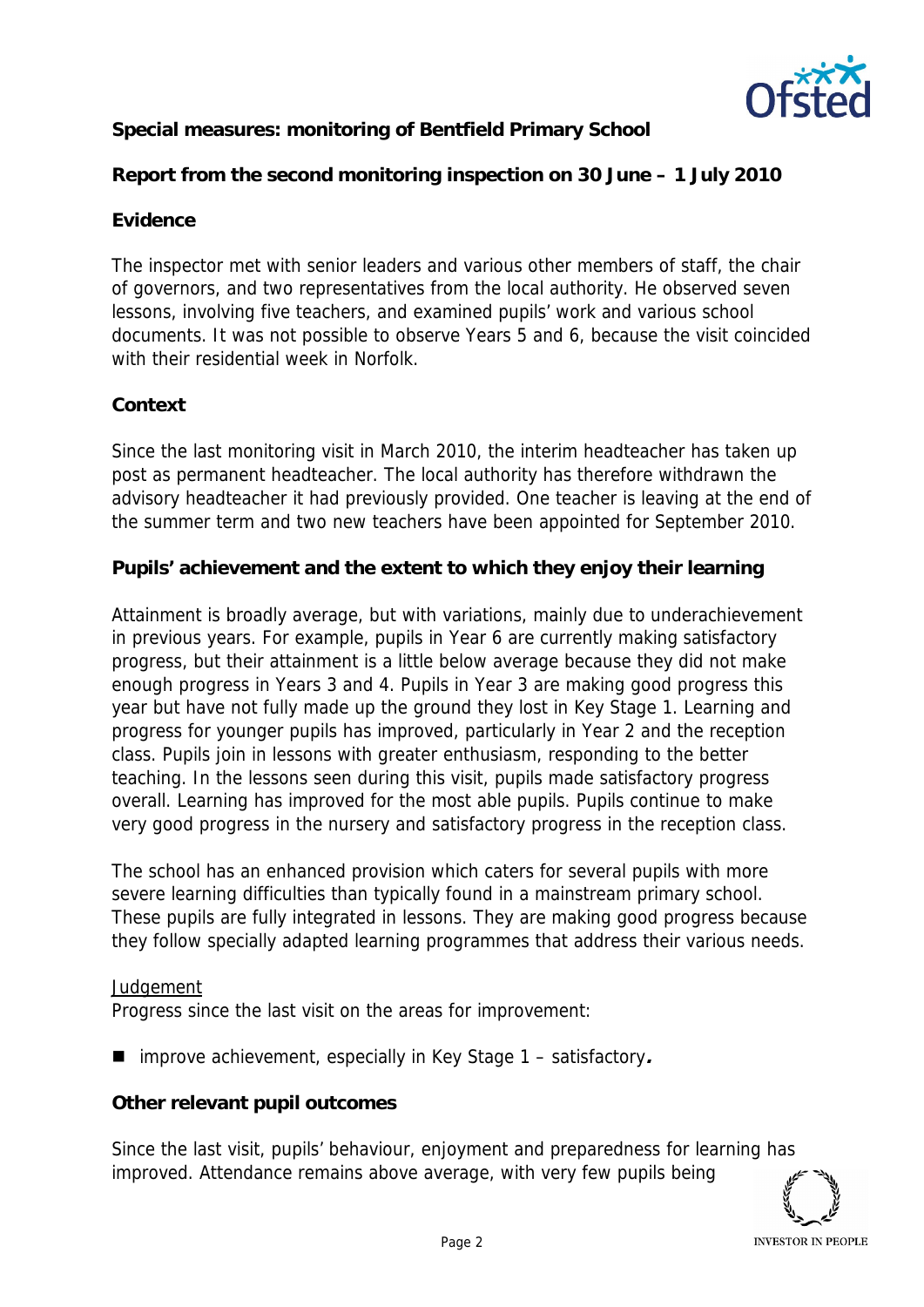

persistently absent. Pupils get on with each other well and show particular consideration for their peers who have special educational needs and/or disabilities.

# **The effectiveness of provision**

Teaching and learning have improved since the last visit. Teaching remains outstanding in the nursery and is now satisfactory or better in all other classes, with some good features. The recent local authority review came to the same conclusion. A common strength is the way teachers plan their lessons to meet the needs of different groups of pupils, increasingly using information about pupils' prior learning. For example, in one lesson, the higher attaining pupils were allowed to start individual work after a quick briefing from the teacher, while the other pupils were given more detailed instruction. With better planning, teaching assistants are used more productively, each having a clearly understood role. Pupils with special educational needs and/or disabilities receive good one-to-one support in lessons.

The school now has much clearer summary assessment data. In addition, teachers are giving more guidance to pupils on how to improve their work, through marking and through talking to pupils. They are also checking more regularly on pupils' progress during lessons to identify and address any problems. However, there is still some unevenness in assessment. For example, adults sometimes intervene to make sure that a pupil gets the 'right answer' without explaining where the pupil is going wrong. Teachers do not always use probing questions to explore the extent of pupils' understanding of a topic.

### *Judgement*

Progress since the last the last visit on the areas for improvement:

■ use assessment data to improve planning to meet different needs and to identify clear, sharp targets for pupils – satisfactory.

**The effectiveness of leadership and management**

The new headteacher has given a clear direction for the school and each member of staff now knows precisely what is expected of them. Senior leaders have more time to think strategically as they are no longer bogged down in crisis management. This is evident in the clear planning to address the school's weaknesses. New monitoring systems have improved the quality of self-evaluation, which is now linked closely to analysis of pupil progress data and lesson observations. However, the senior leaders have not reached the stage where all the necessary data is at their fingertips.

The effective leadership of teaching and learning is evident in the improving assessment and the elimination of inadequate lessons. A new staffing structure, which takes effect in September 2010, is distributing leadership more widely by